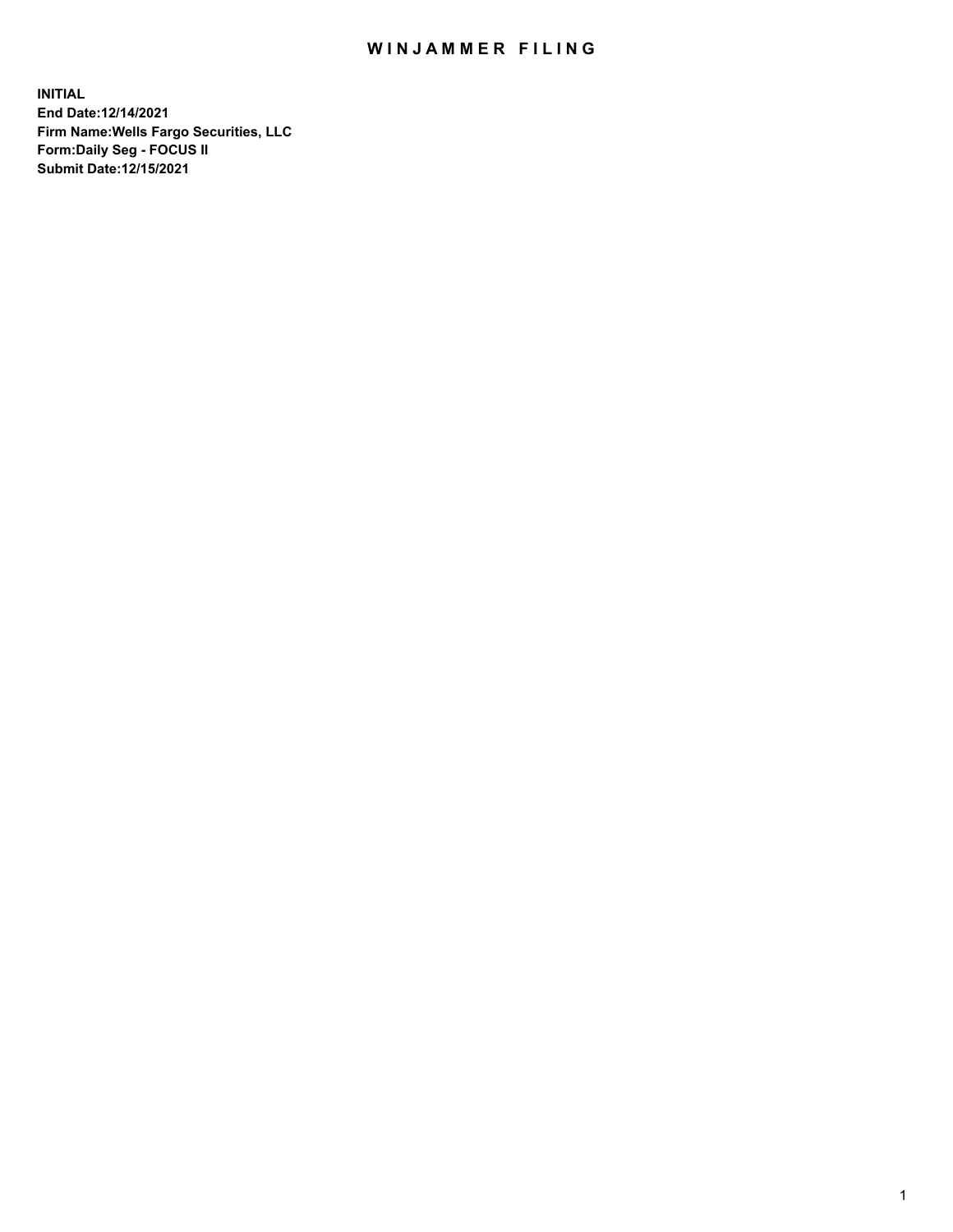**INITIAL End Date:12/14/2021 Firm Name:Wells Fargo Securities, LLC Form:Daily Seg - FOCUS II Submit Date:12/15/2021 Daily Segregation - Cover Page**

| Name of Company                                                                                                                                                                                                                                                                                                                | <b>Wells Fargo Securities LLC</b>                          |
|--------------------------------------------------------------------------------------------------------------------------------------------------------------------------------------------------------------------------------------------------------------------------------------------------------------------------------|------------------------------------------------------------|
| <b>Contact Name</b>                                                                                                                                                                                                                                                                                                            | <b>James Gnall</b>                                         |
| <b>Contact Phone Number</b>                                                                                                                                                                                                                                                                                                    | 917-699-6822                                               |
| <b>Contact Email Address</b>                                                                                                                                                                                                                                                                                                   | james.w.gnall@wellsfargo.com                               |
| FCM's Customer Segregated Funds Residual Interest Target (choose one):<br>a. Minimum dollar amount: ; or<br>b. Minimum percentage of customer segregated funds required:% ; or<br>c. Dollar amount range between: and; or<br>d. Percentage range of customer segregated funds required between: % and %.                       | 115,000,000<br><u>0</u><br><u>00</u><br>0 <sub>0</sub>     |
| FCM's Customer Secured Amount Funds Residual Interest Target (choose one):<br>a. Minimum dollar amount: ; or<br>b. Minimum percentage of customer secured funds required:% ; or<br>c. Dollar amount range between: and; or<br>d. Percentage range of customer secured funds required between: % and %.                         | 30,000,000<br><u>0</u><br>0 <sub>0</sub><br>0 <sub>0</sub> |
| FCM's Cleared Swaps Customer Collateral Residual Interest Target (choose one):<br>a. Minimum dollar amount: ; or<br>b. Minimum percentage of cleared swaps customer collateral required:% ; or<br>c. Dollar amount range between: and; or<br>d. Percentage range of cleared swaps customer collateral required between:% and%. | 340,000,000<br><u>0</u><br>00<br><u>00</u>                 |

Attach supporting documents CH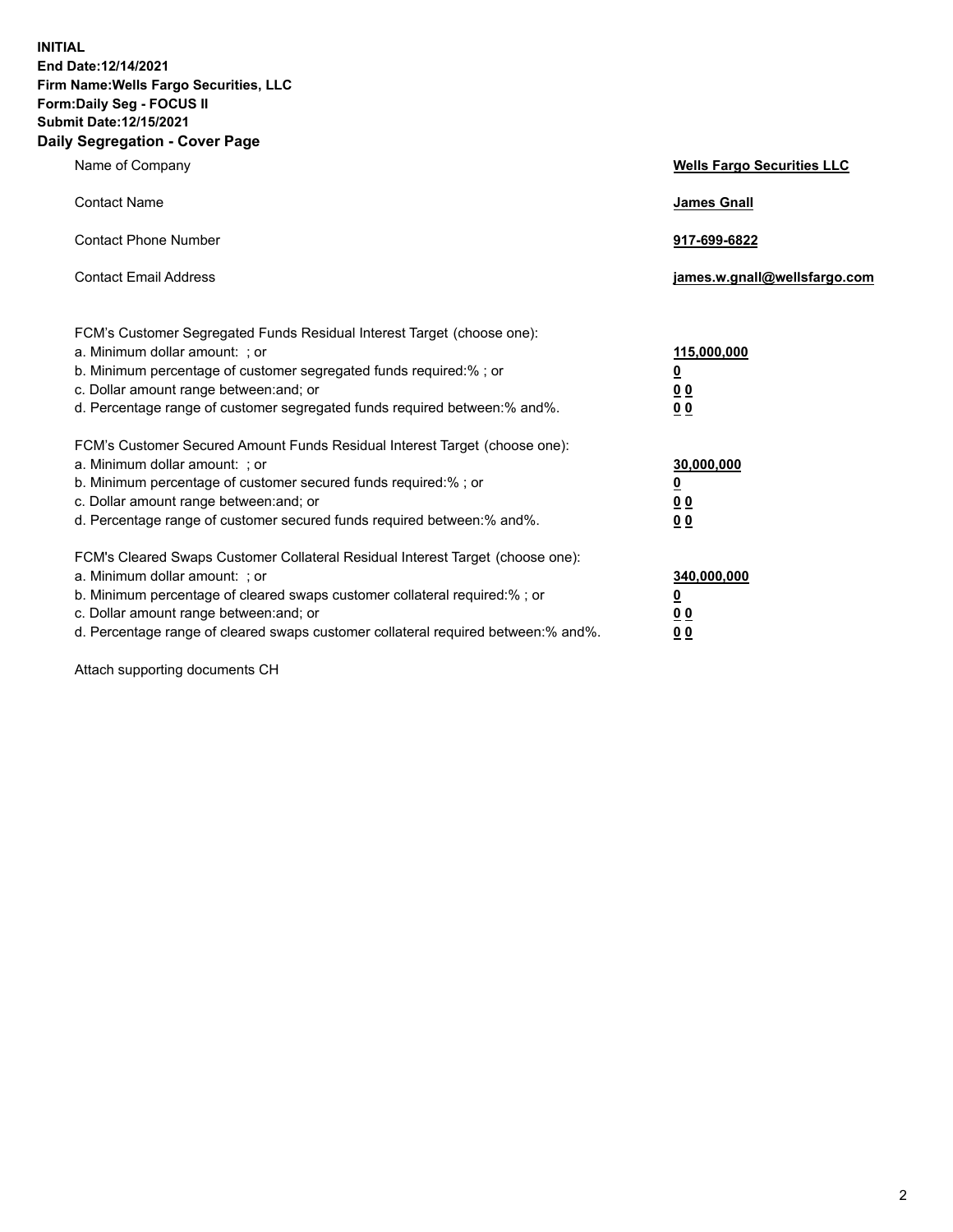**INITIAL End Date:12/14/2021 Firm Name:Wells Fargo Securities, LLC Form:Daily Seg - FOCUS II Submit Date:12/15/2021**

## **Daily Segregation - Secured Amounts**

|     | Foreign Futures and Foreign Options Secured Amounts                                         |                                             |
|-----|---------------------------------------------------------------------------------------------|---------------------------------------------|
|     | Amount required to be set aside pursuant to law, rule or regulation of a foreign            | $0$ [7305]                                  |
|     | government or a rule of a self-regulatory organization authorized thereunder                |                                             |
| 1.  | Net ledger balance - Foreign Futures and Foreign Option Trading - All Customers             |                                             |
|     | A. Cash                                                                                     | 134,559,978 [7315]                          |
|     | B. Securities (at market)                                                                   | 194,773,078 [7317]                          |
| 2.  | Net unrealized profit (loss) in open futures contracts traded on a foreign board of trade   | 44,031,900 [7325]                           |
| 3.  | Exchange traded options                                                                     |                                             |
|     | a. Market value of open option contracts purchased on a foreign board of trade              | 3,143 [7335]                                |
|     | b. Market value of open contracts granted (sold) on a foreign board of trade                | $0$ [7337]                                  |
| 4.  | Net equity (deficit) (add lines 1. 2. and 3.)                                               | 373,368,099 [7345]                          |
| 5.  | Account liquidating to a deficit and account with a debit balances - gross amount           | 5,977,084 [7351]                            |
|     | Less: amount offset by customer owned securities                                            | <mark>-5,973,175</mark> [7352] 3,909 [7354] |
| 6.  | Amount required to be set aside as the secured amount - Net Liquidating Equity              | 373,372,008 [7355]                          |
|     | Method (add lines 4 and 5)                                                                  |                                             |
| 7.  | Greater of amount required to be set aside pursuant to foreign jurisdiction (above) or line | 373,372,008 [7360]                          |
|     | 6.                                                                                          |                                             |
|     | FUNDS DEPOSITED IN SEPARATE REGULATION 30.7 ACCOUNTS                                        |                                             |
| 1.  | Cash in banks                                                                               |                                             |
|     | A. Banks located in the United States                                                       | 61,292,177 [7500]                           |
|     | B. Other banks qualified under Regulation 30.7                                              | 26,720,815 [7520] 88,012,992                |
|     |                                                                                             | [7530]                                      |
| 2.  | Securities                                                                                  |                                             |
|     | A. In safekeeping with banks located in the United States                                   | 128, 184, 137 [7540]                        |
|     | B. In safekeeping with other banks qualified under Regulation 30.7                          | 0 [7560] 128,184,137 [7570]                 |
| 3.  | Equities with registered futures commission merchants                                       |                                             |
|     | A. Cash                                                                                     | 44,555,747 [7580]                           |
|     | <b>B.</b> Securities                                                                        | 86,597,171 [7590]                           |
|     | C. Unrealized gain (loss) on open futures contracts                                         | -23,862,918 [7600]                          |
|     | D. Value of long option contracts                                                           | 3,143 [7610]                                |
|     | E. Value of short option contracts                                                          | 0 [7615] 107,293,143 [7620]                 |
| 4.  | Amounts held by clearing organizations of foreign boards of trade                           |                                             |
|     | A. Cash                                                                                     | $0$ [7640]                                  |
|     | <b>B.</b> Securities                                                                        | $0$ [7650]                                  |
|     | C. Amount due to (from) clearing organization - daily variation                             | $0$ [7660]                                  |
|     | D. Value of long option contracts                                                           | $0$ [7670]                                  |
|     | E. Value of short option contracts                                                          | 0 [7675] 0 [7680]                           |
| 5.  | Amounts held by members of foreign boards of trade                                          |                                             |
|     | A. Cash                                                                                     | -21,897,949 [7700]                          |
|     | <b>B.</b> Securities                                                                        | 170,061,895 [7710]                          |
|     | C. Unrealized gain (loss) on open futures contracts                                         | 20,304,032 [7720]                           |
|     | D. Value of long option contracts                                                           | $0$ [7730]                                  |
|     | E. Value of short option contracts                                                          | 0 [7735] 168,467,978 [7740]                 |
| 6.  | Amounts with other depositories designated by a foreign board of trade                      | $0$ [7760]                                  |
| 7.  | Segregated funds on hand                                                                    | $0$ [7765]                                  |
| 8.  | Total funds in separate section 30.7 accounts                                               | 491,958,250 [7770]                          |
| 9.  | Excess (deficiency) Set Aside for Secured Amount (subtract line 7 Secured Statement         | 118,586,242 [7380]                          |
|     | Page 1 from Line 8)                                                                         |                                             |
| 10. | Management Target Amount for Excess funds in separate section 30.7 accounts                 | 30,000,000 [7780]                           |

11. Excess (deficiency) funds in separate 30.7 accounts over (under) Management Target **88,586,242** [7785]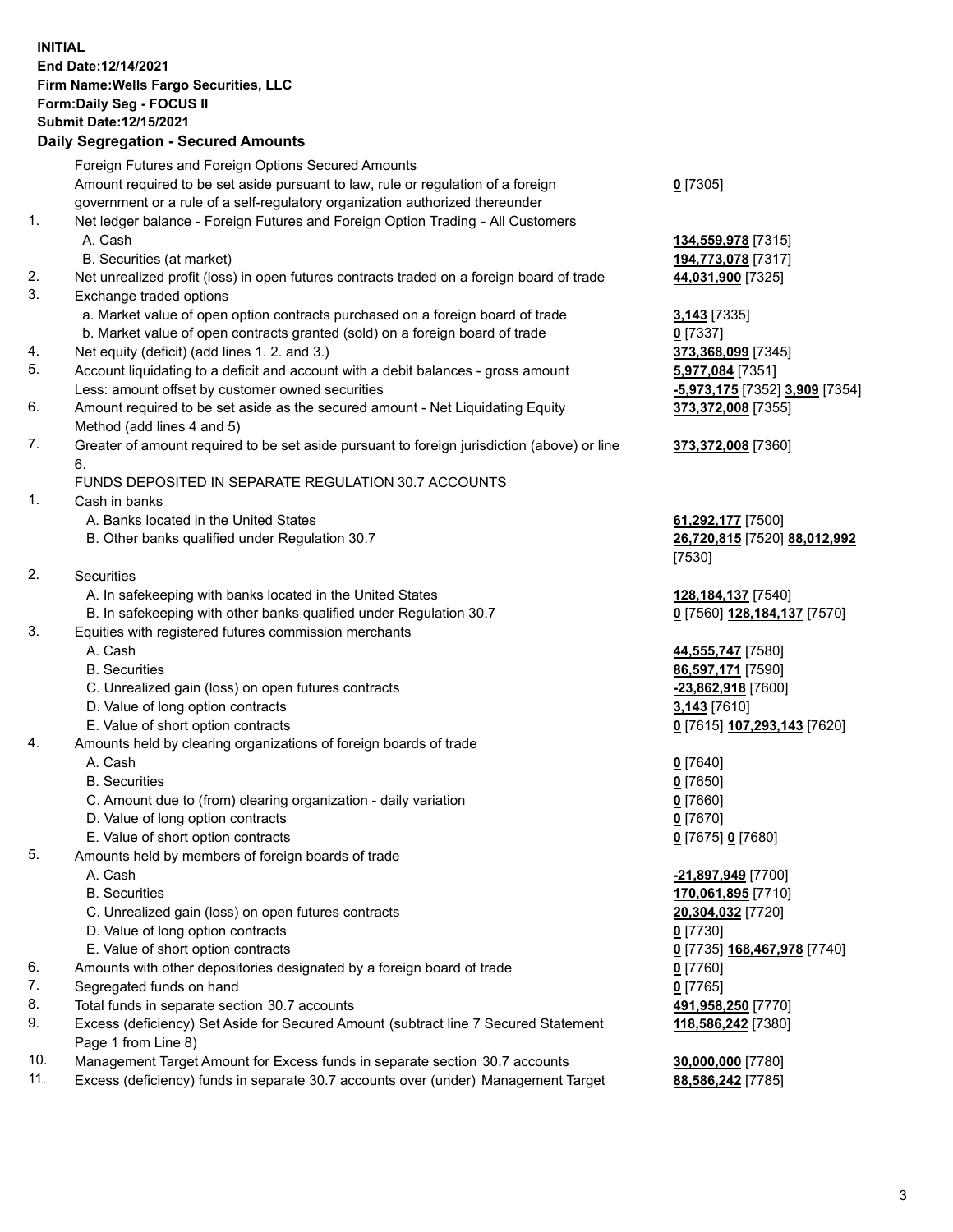**INITIAL End Date:12/14/2021 Firm Name:Wells Fargo Securities, LLC Form:Daily Seg - FOCUS II Submit Date:12/15/2021 Daily Segregation - Segregation Statement** SEGREGATION REQUIREMENTS(Section 4d(2) of the CEAct) 1. Net ledger balance A. Cash **2,532,510,058** [7010] B. Securities (at market) **2,103,203,135** [7020] 2. Net unrealized profit (loss) in open futures contracts traded on a contract market **810,323,202** [7030] 3. Exchange traded options A. Add market value of open option contracts purchased on a contract market **1,218,101,213** [7032] B. Deduct market value of open option contracts granted (sold) on a contract market **-1,279,248,173** [7033] 4. Net equity (deficit) (add lines 1, 2 and 3) **5,384,889,435** [7040] 5. Accounts liquidating to a deficit and accounts with debit balances - gross amount **86,202,709** [7045] Less: amount offset by customer securities **-86,158,518** [7047] **44,191** [7050] 6. Amount required to be segregated (add lines 4 and 5) **5,384,933,626** [7060] FUNDS IN SEGREGATED ACCOUNTS 7. Deposited in segregated funds bank accounts A. Cash **136,655,725** [7070] B. Securities representing investments of customers' funds (at market) **710,235,595** [7080] C. Securities held for particular customers or option customers in lieu of cash (at market) **174,181,963** [7090] 8. Margins on deposit with derivatives clearing organizations of contract markets A. Cash **2,831,291,176** [7100] B. Securities representing investments of customers' funds (at market) **199,350,809** [7110] C. Securities held for particular customers or option customers in lieu of cash (at market) **1,929,021,172** [7120] 9. Net settlement from (to) derivatives clearing organizations of contract markets **-80,211,513** [7130] 10. Exchange traded options A. Value of open long option contracts **1,218,101,213** [7132] B. Value of open short option contracts **-1,279,248,173** [7133] 11. Net equities with other FCMs A. Net liquidating equity **0** [7140] B. Securities representing investments of customers' funds (at market) **0** [7160] C. Securities held for particular customers or option customers in lieu of cash (at market) **0** [7170]

- 12. Segregated funds on hand **0** [7150]
- 13. Total amount in segregation (add lines 7 through 12) **5,839,377,967** [7180]
- 14. Excess (deficiency) funds in segregation (subtract line 6 from line 13) **454,444,341** [7190]
- 15. Management Target Amount for Excess funds in segregation **115,000,000** [7194]
- 16. Excess (deficiency) funds in segregation over (under) Management Target Amount Excess

**339,444,341** [7198]